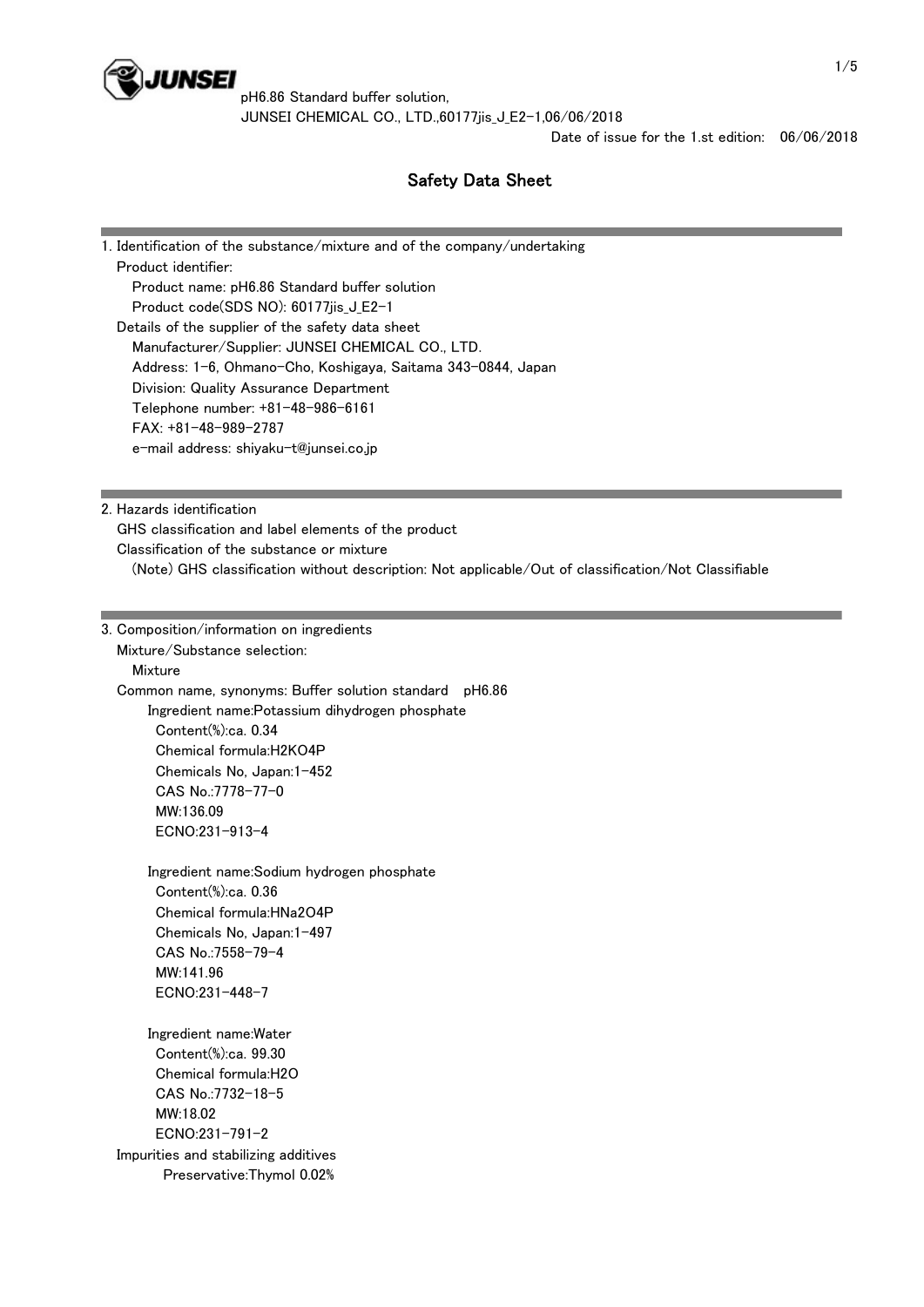

| 4. First-aid measures                                                                                                                                                                                                                                                                                                     |  |  |  |  |                                                                                             |  |  |  |  |
|---------------------------------------------------------------------------------------------------------------------------------------------------------------------------------------------------------------------------------------------------------------------------------------------------------------------------|--|--|--|--|---------------------------------------------------------------------------------------------|--|--|--|--|
| Descriptions of first-aid measures                                                                                                                                                                                                                                                                                        |  |  |  |  |                                                                                             |  |  |  |  |
| IF INHALED                                                                                                                                                                                                                                                                                                                |  |  |  |  |                                                                                             |  |  |  |  |
| Remove person to fresh air and keep comfortable for breathing.<br>Call a POISON CENTER or doctor/physician if you feel unwell.<br>IF ON SKIN (or hair)<br>Take off immediately all contaminated clothing. Rinse skin with water/shower.<br>If skin irritation or rash occurs: Get medical advice/attention.<br>IF IN EYES |  |  |  |  |                                                                                             |  |  |  |  |
|                                                                                                                                                                                                                                                                                                                           |  |  |  |  | Rinse cautiously with water for several minutes. Remove contact lenses, if present and easy |  |  |  |  |
|                                                                                                                                                                                                                                                                                                                           |  |  |  |  | to do. Continue rinsing.                                                                    |  |  |  |  |
|                                                                                                                                                                                                                                                                                                                           |  |  |  |  | If eye irritation persists: Get medical advice/attention.                                   |  |  |  |  |
|                                                                                                                                                                                                                                                                                                                           |  |  |  |  | IF SWALLOWED                                                                                |  |  |  |  |
|                                                                                                                                                                                                                                                                                                                           |  |  |  |  | Rinse mouth.                                                                                |  |  |  |  |
| Call a POISON CENTER or doctor/physician if you feel unwell.                                                                                                                                                                                                                                                              |  |  |  |  |                                                                                             |  |  |  |  |
|                                                                                                                                                                                                                                                                                                                           |  |  |  |  |                                                                                             |  |  |  |  |
| 5. Fire-fighting measures                                                                                                                                                                                                                                                                                                 |  |  |  |  |                                                                                             |  |  |  |  |
| Extinguishing media                                                                                                                                                                                                                                                                                                       |  |  |  |  |                                                                                             |  |  |  |  |
| Suitable extinguishing media                                                                                                                                                                                                                                                                                              |  |  |  |  |                                                                                             |  |  |  |  |
| Use appropriate extinguishing media suitable for surrounding facilities.                                                                                                                                                                                                                                                  |  |  |  |  |                                                                                             |  |  |  |  |
| The product is non-flammable.                                                                                                                                                                                                                                                                                             |  |  |  |  |                                                                                             |  |  |  |  |
| Specific hazards arising from the substance or mixture                                                                                                                                                                                                                                                                    |  |  |  |  |                                                                                             |  |  |  |  |
| Containers may explode when heated.                                                                                                                                                                                                                                                                                       |  |  |  |  |                                                                                             |  |  |  |  |
| Fire may produce irritating, corrosive and/or toxic gases.                                                                                                                                                                                                                                                                |  |  |  |  |                                                                                             |  |  |  |  |
| Advice for firefighters                                                                                                                                                                                                                                                                                                   |  |  |  |  |                                                                                             |  |  |  |  |
| Specific fire-fighting measures                                                                                                                                                                                                                                                                                           |  |  |  |  |                                                                                             |  |  |  |  |
| Evacuate non-essential personnel to safe area.                                                                                                                                                                                                                                                                            |  |  |  |  |                                                                                             |  |  |  |  |
| Special protective equipment and precautions for fire-fighters                                                                                                                                                                                                                                                            |  |  |  |  |                                                                                             |  |  |  |  |
| Wear fire/flame resistant/retardant clothing.                                                                                                                                                                                                                                                                             |  |  |  |  |                                                                                             |  |  |  |  |
| Wear protective gloves/protective clothing/eye protection/face protection.                                                                                                                                                                                                                                                |  |  |  |  |                                                                                             |  |  |  |  |
| Firefighters should wear self-contained breathing apparatus with full face peace operated                                                                                                                                                                                                                                 |  |  |  |  |                                                                                             |  |  |  |  |
| positive pressure mode.                                                                                                                                                                                                                                                                                                   |  |  |  |  |                                                                                             |  |  |  |  |
|                                                                                                                                                                                                                                                                                                                           |  |  |  |  |                                                                                             |  |  |  |  |
| 6. Accidental release measures                                                                                                                                                                                                                                                                                            |  |  |  |  |                                                                                             |  |  |  |  |
| Personnel precautions, protective equipment and emergency procedures                                                                                                                                                                                                                                                      |  |  |  |  |                                                                                             |  |  |  |  |
| Ventilate area after material pick up is complete.                                                                                                                                                                                                                                                                        |  |  |  |  |                                                                                             |  |  |  |  |
| Wear proper protective equipment.                                                                                                                                                                                                                                                                                         |  |  |  |  |                                                                                             |  |  |  |  |
| Environmental precautions                                                                                                                                                                                                                                                                                                 |  |  |  |  |                                                                                             |  |  |  |  |
| Avoid release to the rivers, lakes, ocean and groundwater.                                                                                                                                                                                                                                                                |  |  |  |  |                                                                                             |  |  |  |  |
| Methods and materials for containment and cleaning up                                                                                                                                                                                                                                                                     |  |  |  |  |                                                                                             |  |  |  |  |
| Absorb spill with inert material (dry sand, earth, et al), then place in a chemical waste container.                                                                                                                                                                                                                      |  |  |  |  |                                                                                             |  |  |  |  |

Preventive measures for secondary accident

Collect spillage.

|  | 7. Handling and storage |  |  |
|--|-------------------------|--|--|
|--|-------------------------|--|--|

Precautions for safe handling

Preventive measures

(Protective measures against fire and explosion)

Keep away from heat/sparks/open flames/hot surfaces. - No smoking.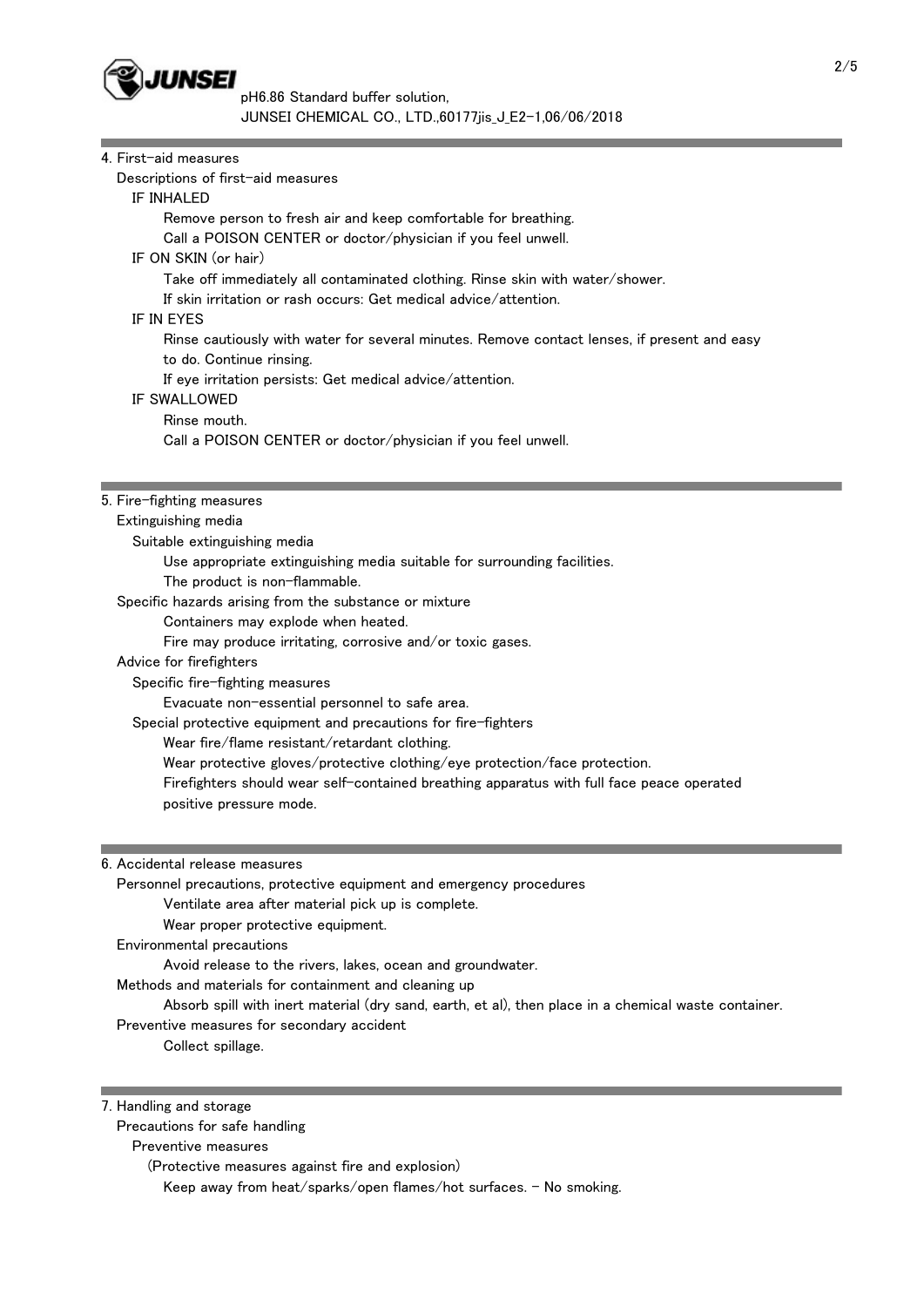

## pH6.86 Standard buffer solution, JUNSEI CHEMICAL CO., LTD.,60177jis\_J\_E2-1,06/06/2018

Exhaust/ventilator

Exhaust/ventilator should be available.

Safety treatments

Avoid contact with skin.

Avoid contact with eyes.

Avoid breathing dust, fume, gas, mist or vapor.

Safety Measures/Incompatibility

Wear protective gloves, protective clothing or face protection.

Use personal protective equipment as required.

When using do not eat, drink or smoke.

Conditions for safe storage, including any incompatibilities

Recommendation for storage

Store in a well-ventilated place. Keep container tightly closed.

Keep cool. Protect from sunlight.

8. Exposure controls/personal protection

 Control parameters No control value data available in MHLW Adopted value No Adopted value data available in JSOH Exposure controls Appropriate engineering controls Do not use in areas without adequate ventilation. Eye wash station should be available. Washing facilities should be available. Individual protection measures Respiratory protection Wear respiratory protection. Hand protection Wear protective gloves. Eye protection Wear eye/face protection.

## 9. Physical and Chemical Properties

 Information on basic physical and chemical properties Physical properties Appearance: Liquid Color: Colorless Odor data N.A. pH: 6.86 (25℃) Phase change temperature Initial Boiling Point/Boiling point data N.A. Melting point/Freezing point data N.A. Decomposition temperature data N.A. Flash point data N.A. Auto-ignition temperature data N.A. Explosive properties data N.A. Vapor pressure data N.A. Vapor density data N.A. Specific gravity/Density data N.A. **Solubility** Solubility in water: Miscible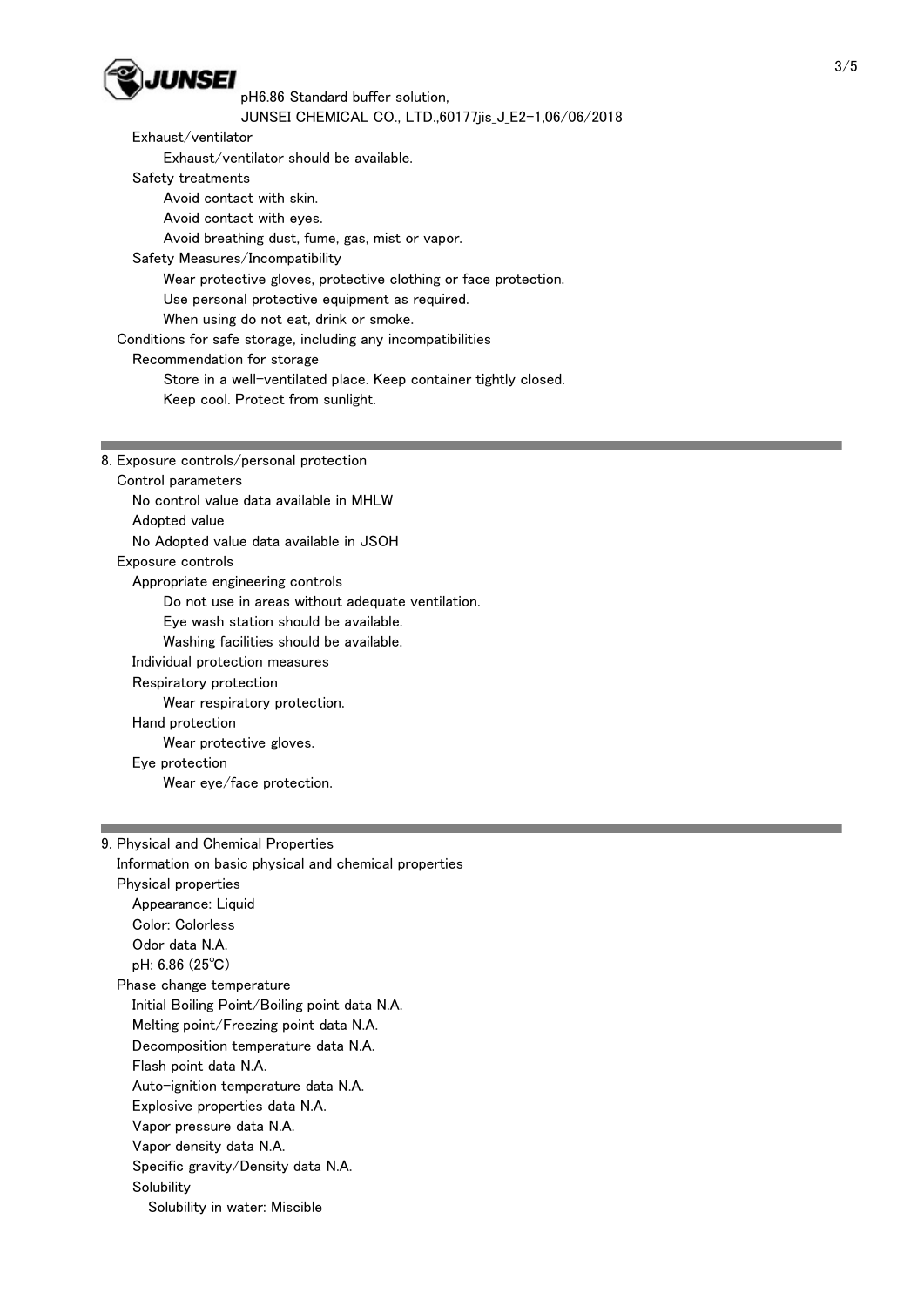

pH6.86 Standard buffer solution, JUNSEI CHEMICAL CO., LTD.,60177jis\_J\_E2-1,06/06/2018

n-Octanol /water partition coefficient data N.A.

10. Stability and Reactivity Chemical stability Stable under normal storage/handling conditions. Conditions to avoid Heat. Hazardous decomposition products Phosphorus oxides

11. Toxicological Information Information on toxicological effects No Acute toxicity data available No Irritant properties data available No Allergenic and sensitizing effects data available No Mutagenic effects data available No Carcinogenic effects data available No reproductive toxicity data available No STOT-single/repeated exposure data available No Aspiration hazard data available

12. Ecological Information **Ecotoxicity**  No Aquatic toxicity data available No Persistence and degradability data available No Bioaccumulative potential data available

### 13. Disposal considerations

Waste treatment methods

Dispose of contents/container in accordance with local/national regulation.

14. Transport Information UN No, UN CLASS Not applicable to UN NO.

#### 15. Regulatory Information

 Safety, health and environmental regulations/legislation specific for the substance or mixture US major regulations

**TSCA** 

 Sodium hydrogen phosphate; Water; Potassium dihydrogen phosphate; Thymol Other regulatory information

 We are not able to check up the regulatory information in regard to the substances in your country or region, therefore, we request this matter would be filled by your responsibility. Regulatory information with regard to this substance in your country or in your region should be examined by your own responsibility.

 Ensure this material in compliance with federal requirements and ensure conformity to local regulations.